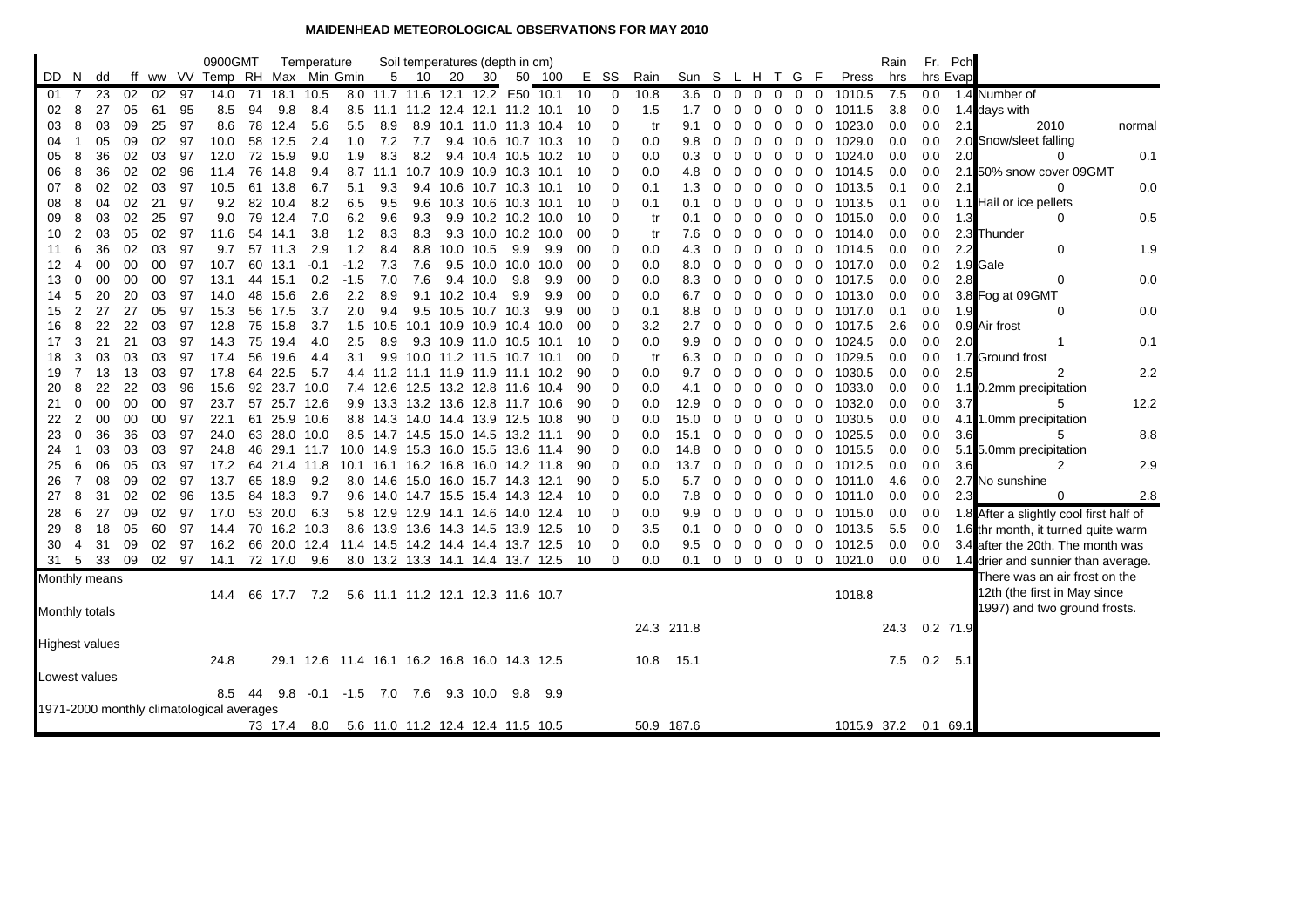| DD:                | date    |                                                                               |                                                                                            |            |                         |     |                             |                                                                        |                                          |  |  |  |  |  |
|--------------------|---------|-------------------------------------------------------------------------------|--------------------------------------------------------------------------------------------|------------|-------------------------|-----|-----------------------------|------------------------------------------------------------------------|------------------------------------------|--|--|--|--|--|
| 07GMT observations |         |                                                                               |                                                                                            |            |                         |     |                             |                                                                        |                                          |  |  |  |  |  |
|                    | N       |                                                                               | cloud cover (oktas, 9=obscured)                                                            |            |                         | dd  |                             |                                                                        | wind direction (degrees/10)              |  |  |  |  |  |
|                    | ff      |                                                                               | wind speed (knots)                                                                         |            |                         |     |                             |                                                                        |                                          |  |  |  |  |  |
|                    | ww      |                                                                               | present weather code                                                                       |            |                         |     |                             |                                                                        |                                          |  |  |  |  |  |
|                    |         | cloud decreasing                                                              |                                                                                            |            |                         | 50  | intermittent slight drizzle |                                                                        |                                          |  |  |  |  |  |
|                    |         | sky not changing<br>2                                                         |                                                                                            |            |                         | 60  |                             | intermttent slight rain                                                |                                          |  |  |  |  |  |
|                    |         | 3                                                                             | cloud increasing                                                                           |            |                         | 63  |                             |                                                                        | continuous moderate rain                 |  |  |  |  |  |
|                    |         | 21                                                                            | recent rain shower                                                                         |            |                         | 80  |                             | slight rain hower                                                      |                                          |  |  |  |  |  |
|                    |         | VV visibility (00-50 metres/100, 94 very poor, 95 poor, 96 moderate, 97 good) |                                                                                            |            |                         |     |                             |                                                                        |                                          |  |  |  |  |  |
|                    |         |                                                                               | Soil temperatures are for 0700GMT beneath bare soil (5, 10, 20cm) or grass (30, 50, 100cm) |            |                         |     |                             |                                                                        |                                          |  |  |  |  |  |
| 09GMT observations |         |                                                                               |                                                                                            |            |                         |     |                             |                                                                        |                                          |  |  |  |  |  |
|                    | Temp    |                                                                               | temperature (degC)                                                                         |            |                         | RH  | relative humidity (%)       |                                                                        |                                          |  |  |  |  |  |
|                    | F.      |                                                                               | state of ground (00 dry, 10 moist, 20 wet, 90 cracked)                                     |            |                         | SS  | snow depth (cm)             |                                                                        |                                          |  |  |  |  |  |
|                    | Press   |                                                                               | air pressure (mb)                                                                          |            |                         |     |                             |                                                                        |                                          |  |  |  |  |  |
| 24 hour readings   |         |                                                                               |                                                                                            |            |                         |     |                             |                                                                        |                                          |  |  |  |  |  |
|                    | Max     |                                                                               | maximum temperature (degC) beginning 09GMT                                                 |            |                         | Min |                             | minimum temperature (degC) ending 09GMT                                |                                          |  |  |  |  |  |
|                    | Gmin    |                                                                               | grass minimum temperature (degC) ending 09GMT                                              |            |                         |     | Rain                        | precipitation beginning 09GMT<br>hours of rainfall (>0.1mm/h) 09-09GMT |                                          |  |  |  |  |  |
|                    | Sun     |                                                                               | sunshine (hours) sunrise-sunset                                                            |            |                         |     | Rain hrs                    |                                                                        |                                          |  |  |  |  |  |
|                    | Fr. Hrs |                                                                               | hours of air frost (00-24GMT)                                                              |            |                         |     | Pch Evap                    |                                                                        | Piche evaporation (ml) beginning 09GMT   |  |  |  |  |  |
| Days with          |         |                                                                               |                                                                                            |            |                         |     |                             |                                                                        |                                          |  |  |  |  |  |
|                    | S       |                                                                               | snow(5) or sleet(1) falling                                                                |            | 50% snow cover at 09GMT |     |                             | H                                                                      | hail or ice pellets                      |  |  |  |  |  |
|                    |         |                                                                               | thunder heard                                                                              | $\epsilon$ | مادہ                    |     |                             | F                                                                      | $f \circ \sigma$ of $\Omega$ $\Omega$ MT |  |  |  |  |  |

This information (and data for earlier months) is also available at



Key